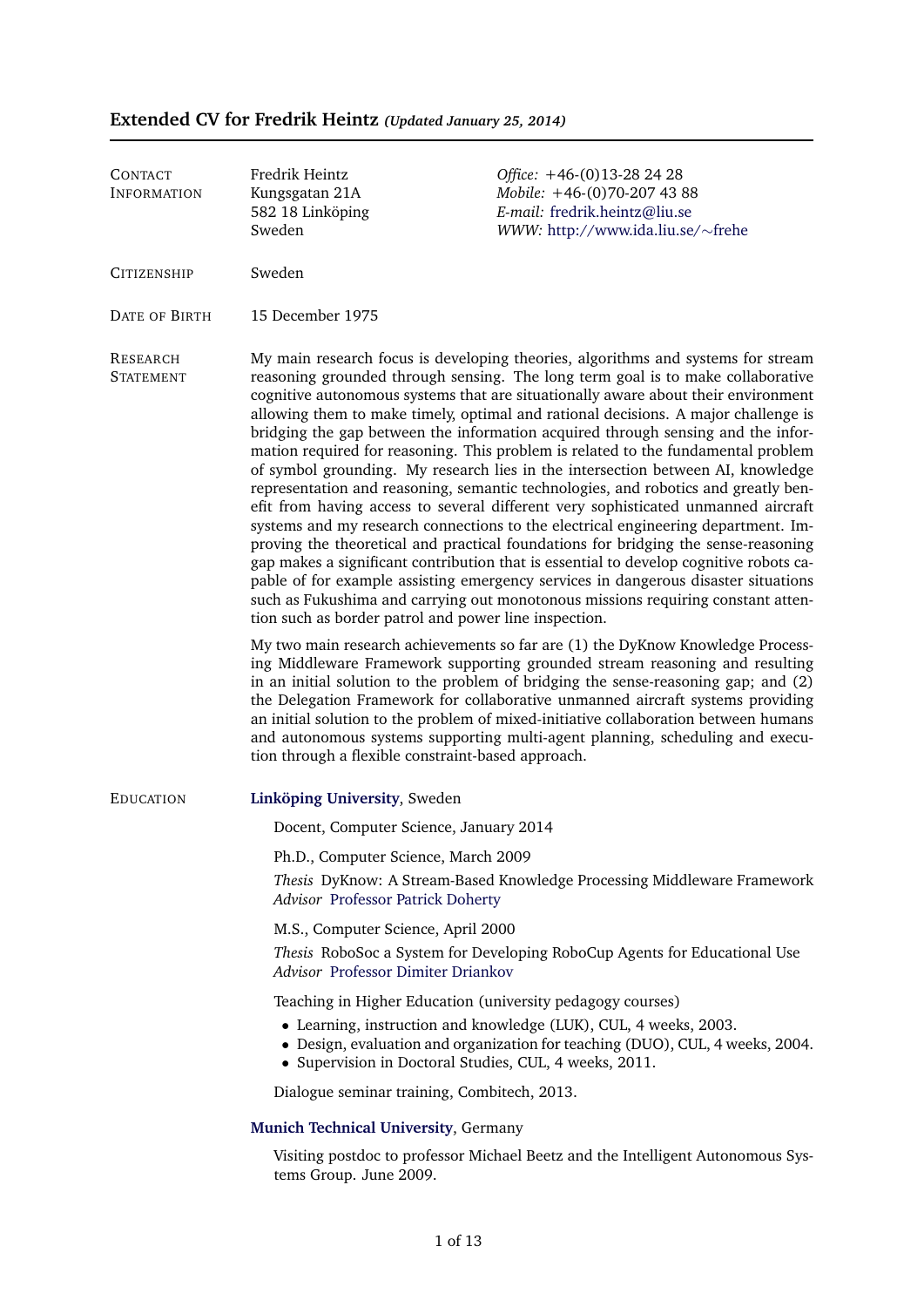## **[Swedish Armed Forces](#page-0-0)**

A3 Hässleholm (the artillery), 1995–1996

AWARDS Best poster award for *FlexDx: A Reconfigurable Diagnosis Framework* at the MOVIII Strategic Research Center Workshop 2008.

> Dean's Teaching Award for AI Programming Fall 2006. Award given to teachers on courses that get a total course evaluation score  $>$  4.2 (of 5.0).

**EMPLOYMENTS [Department of Computer and Information Science](http://www.ida.liu.se/)**, Linköping University, Sweden *Parental leave* **September 2012 – December 2012** *Forskarassistent* **June 2010 – present** *Research Engineer* **July 2008 – May 2010** *PhD Student* **April 2000 – June 2008** *Teaching Assistant* **January 2000 – March 2000** *Teaching Assistant* **Part time 1998–1999** *Undergraduate Research Assistant to Erik Sandewall* **Summer 1998 [Prevas AB](http://www.prevas.se/)**, Malmo, Sweden ¨ **Summer 1999 [ABB AB](http://www.abb.com/)**, Malmo, Sweden ¨ **Summer 1994, Summer 1995, Summer 1996** GRANTS AS Stream-Based Reasoning Grounded Through Sensing, The Center for Industrial In-PRINCIPLE INVESTIGATOR formation Technology, 2.85MSEK, 2010 – 2015. Dialogseminariemetodiken fr kad genomstrmning och mer professionella civilingenjrer, Pedagogiska Utvecklingsgruppen LiTH, 250kSEK, 2014. Computational Thinking i Diskret Matematik, Pedagogiska Utvecklingsgruppen LiTH, 200kSEK, 2013. Automaträttning av examination med anpassad återkoppling, Nämnden för Dataoch Medieteknik LiTH, 190kSEK, 2012. Tävlingar som inlärningsstöd i programmeringskurser, Pedagogiska Utvecklingsgruppen, LiTH 150kSEK, 2011. JOURNAL [J7] Patrick Doherty, **Fredrik Heintz**, and Jonas Kvarnström. High-level mission PUBLICATIONS specification and planning for collaborative unmanned aircraft systems using delegation. *Journal of Unmanned Systems*, 1(1):75–119, 2013. [J6] Fredrik Heintz, Jonas Kvarnström, and Patrick Doherty. Stream-based hierarchical anchoring. *Künstliche Intelligenz*, 27(2):119-128, 2013. [J5] Mattias Krysander, **Fredrik Heintz**, Jacob Roll, and Erik Frisk. FlexDx: A Reconfigurable Diagnosis Framework. *Engineering Applications of Artificial Intelligence*, 23(8):1303–1313, 2010. [J4] Fredrik Heintz, Jonas Kvarnström, and Patrick Doherty. Bridging the Sense-Reasoning Gap: DyKnow – Stream-Based Middleware for Knowledge Processing. *Advanced Engineering Informatics*, 24(1):14–26, 2010.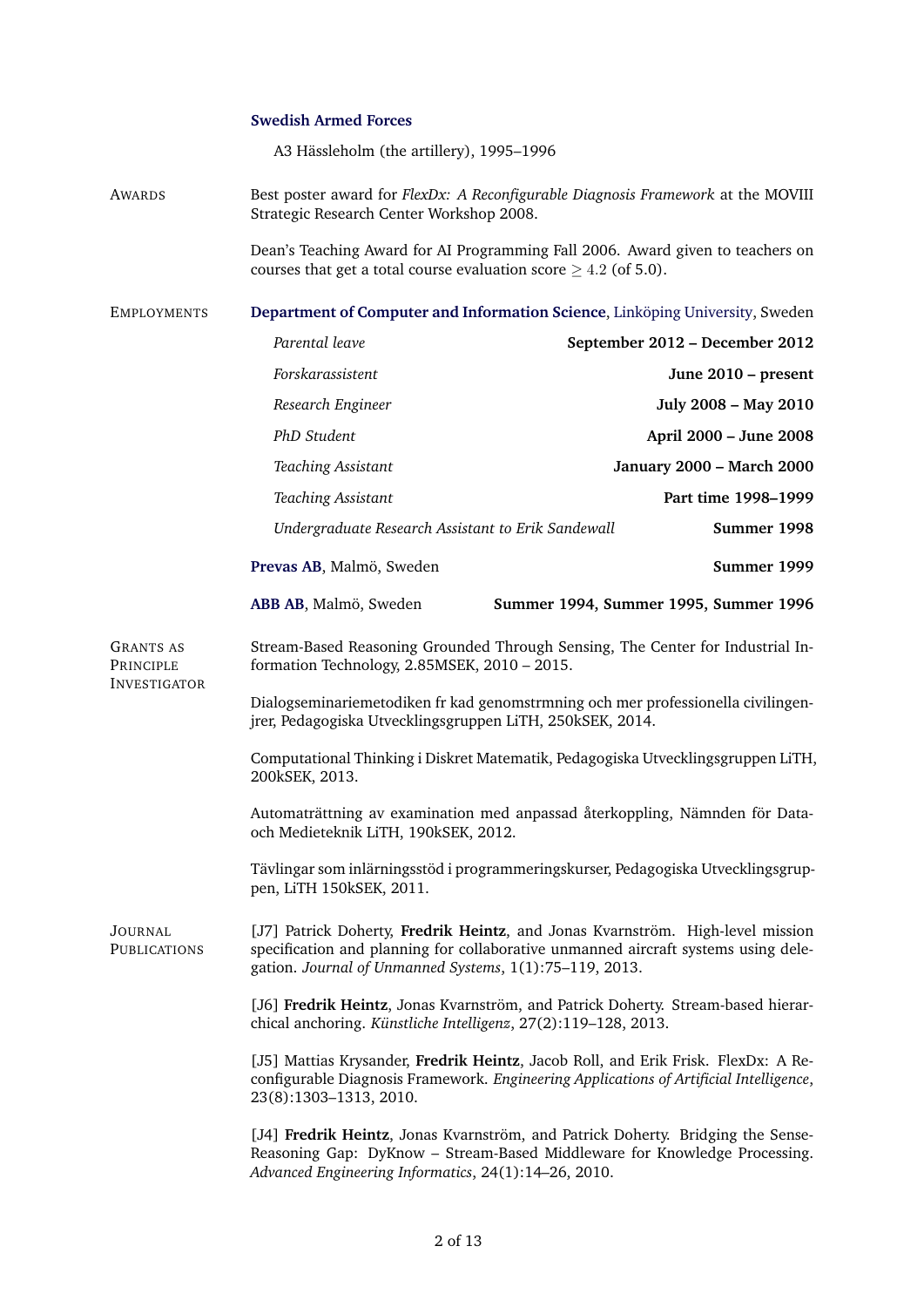[J3] Patrick Doherty, Jonas Kvarnström, and Fredrik Heintz. A Temporal Logicbased Planning and Execution Monitoring Framework for Unmanned Aircraft Systems. *Journal of Autonomous Agents and Multi-Agent Systems*, 19(3):332–377, 2009. [J2] **Fredrik Heintz** and Patrick Doherty. DyKnow: A Knowledge Processing Middleware Framework and its Relation to the JDL Fusion Model. *Journal of Intelligent and Fuzzy Systems*, 17(4):335–351, 2006. [J1] **Fredrik Heintz** and Patrick Doherty. DyKnow: An approach to middleware for knowledge processing. *Journal of Intelligent and Fuzzy Systems*, 15(1):3–13, 2004. BOOK CHAPTERS [BC2] Patrick Doherty, Jonas Kvarnström, Mariusz Wzorek, Piotr Rudol, Fredrik **Heintz**, and Gianpaolo Conte. *Handbook of Unmanned Aerial Vehicles*, chapter HDRC3: A Distributed Hybrid Deliberative/Reactive Architecture for Unmanned Aircraft Systems. Springer Verlag, 2014. [BC1] Patrick Doherty, **Fredrik Heintz**, and David Land´en. *Agent-Oriented Software Engineering XI*, chapter A Delegation-Based Architecture for Collaborative Robotics, pages 205–247. LNCS 6788. Springer-Verlag, Berlin Heidelberg, 2011. REFEREED [C26] **Fredrik Heintz** and Inger Erlander Klein. The Design of Sweden's First 5-year **CONFERENCE PUBLICATIONS** Computer Science and Software Engineering Program. In *Proceedings of SIGCSE*, 2014. [C25] Patrick Doherty, Fredrik Heintz, and Jonas Kvarnström. Robotics, Temporal Logic and Stream Reasoning. In *Proceedings of Logic for Programming Artificial Intelligence and Reasoning (LPAR)*, 2013. [C24] **Fredrik Heintz** and Tommy Färnqvist. Återkoppling genom automaträttning. In *Proceedings of 4:de Utvecklingskonferensen för Sveriges ingenjörsutbildningar*, 2013. [C23] **Fredrik Heintz** and Inger Erlander Klein. Utvecklingen av Civilingenjör Mjukvaruteknik vid Linköpings Universitet – Ml, Design och Erfarenheter. In Proceedings *of 4:de Utvecklingskonferensen for Sveriges ingenj ¨ orsutbildningar ¨* , 2013. [C22] **Fredrik Heintz**. Semantically grounded stream reasoning integrated with ROS. In *Proceedings of IEEE/RSJ International Conference on Intelligent Robots and Systems (IROS)*, 2013. [C21] **Fredrik Heintz** and Daniel de Leng. Semantic information integration with transformations for stream reasoning. In *Proceedings of the 16th International Conference on Information Fusion (FUSION)*, 2013. [C20] Fredrik Heintz and Tommy Färnqvist. Pedagogical experiences of competitive elements in an algorithms course. In *Proceedings of LTHs 7:e Pedagogiska Inspirationskonferens (PIK)*, 2012. [C19] **Fredrik Heintz** and Zlatan Dragisic. Semantic information integration for stream reasoning. In *Proceedings of the 15th International Conference on Information Fusion (FUSION)*, 2012. [C18] Patrick Doherty and **Fredrik Heintz**. Delegation-Based Collaboration. In *Proceedings of the 5th International Conference on Cognitive Systems (CogSys)*, 2012. [C17] Patrick Doherty and **Fredrik Heintz**. A delegation-based cooperative robotic framework. In *Proceedings of the IEEE International Conference on Robotics and Biomimetics (IEEE-ROBIO)*, 2011.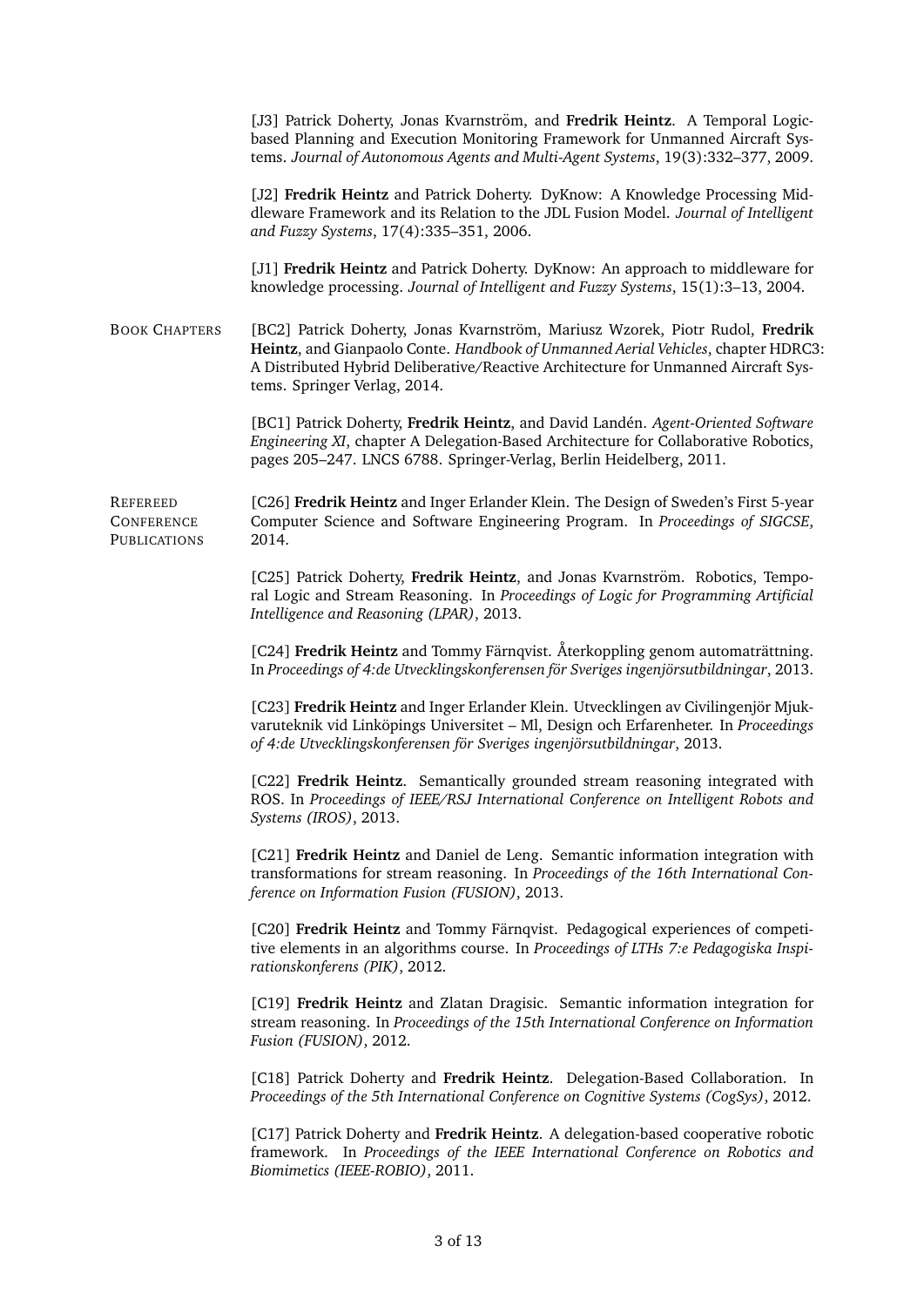[C16] Patrick Doherty, David Landén, and Fredrik Heintz. A distributed task specification language for mixed-initiative delegation. In *Proceedings of the 13th International Conference on Principles and Practice of Multi-Agent Systems (PRIMA)*, 2010.

[C15] David Landén, Fredrik Heintz, and Patrick Doherty. Complex task allocation in mixed-initiative delegation: A UAV case study (early innovation). In *Proceedings of the 13th International Conference on Principles and Practice of Multi-Agent Systems (PRIMA)*, 2010.

[C14] **Fredrik Heintz** and Patrick Doherty. Federated DyKnow, a distributed information fusion system for collaborative UAVs. In *Proceedings of the International Conference on Control, Automation, Robotics and Vision (ICARCV)*, 2010.

[C13] **Fredrik Heintz**, Jonas Kvarnström, and Patrick Doherty. Stream-based middleware support for autonomous systems. In *Proceedings of the European Conference on Artificial Intelligence (ECAI)*, 2010.

[C12] **Fredrik Heintz**, Jonas Kvarnström, and Patrick Doherty. A Stream-Based Hierarchical Anchoring Framework. In *Proceedings of the International Conference on Intelligent Robots and Systems (IROS)*, 2009.

[C11] Fredrik Heintz, Jonas Kvarnström, and Patrick Doherty. Knowledge Processing Middleware. In *Proceedings of the International Conference on Simulation, Modeling, and Programming for Autonomous Robots (SIMPAR)*, 2008.

[C10] Mattias Krysander, **Fredrik Heintz**, Jacob Roll, and Erik Frisk. Dynamic Test Selection for Reconfigurable Diagnosis. In *Proceedings of the 47th IEEE Conference on Decision and Control (CDC)*, 2008.

[C9] **Fredrik Heintz**, Mattias Krysander, Jacob Roll, and Erik Frisk. FlexDx: A Reconfigurable Diagnosis Framework. In *Proceedings of the 19th International Workshop on Principles of Diagnosis (DX)*, 2008.

[C8] Jonas Kvarnström, Fredrik Heintz, and Patrick Doherty. A Temporal Logic-Based Planning and Execution Monitoring System. In *Proceedings of the 18th International Conference on Automated Planning and Scheduling (ICAPS)*, 2008.

[C7] **Fredrik Heintz** and Patrick Doherty. DyKnow federations: Distributing and merging information among UAVs. In *Proceedings of the 11th International Conference on Information Fusion*, 2008.

[C6] **Fredrik Heintz**, Piotr Rudol and Patrick Doherty. Bridging the Sense-Reasoning Gap Using DyKnow: A Knowledge Processing Middleware Framework. In *Proceedings of the 30th Annual German Conference on Artificial Intelligence (KI*. In series: Lecture Notes in Computer Science #4667. Springer.

[C5] **Fredrik Heintz**, Piotr Rudol, and Patrick Doherty. From Images to Traffic Behavior - A UAV Tracking and Monitoring Operation. In *Proceedings of the 10th International Conference on Information Fusion*, 2007.

[C4] **Fredrik Heintz** and Patrick Doherty. A Knowledge Processing Middleware Framework and its Relation to the JDL Fusion Model. In *Proceedings of the 8th International Conference on Information Fusion*, 2005.

[C3] Patrick Doherty, Patrik Haslum, **Fredrik Heintz**, Torsten Merz, Tommy Persson, and Björn Wingman. A distributed architecture for intelligent unmanned aerial vehicle experimentation. In *Proceedings of the 7th International Symposium on Distributed Autonomous Robotic Systems (DARS)*, 2004.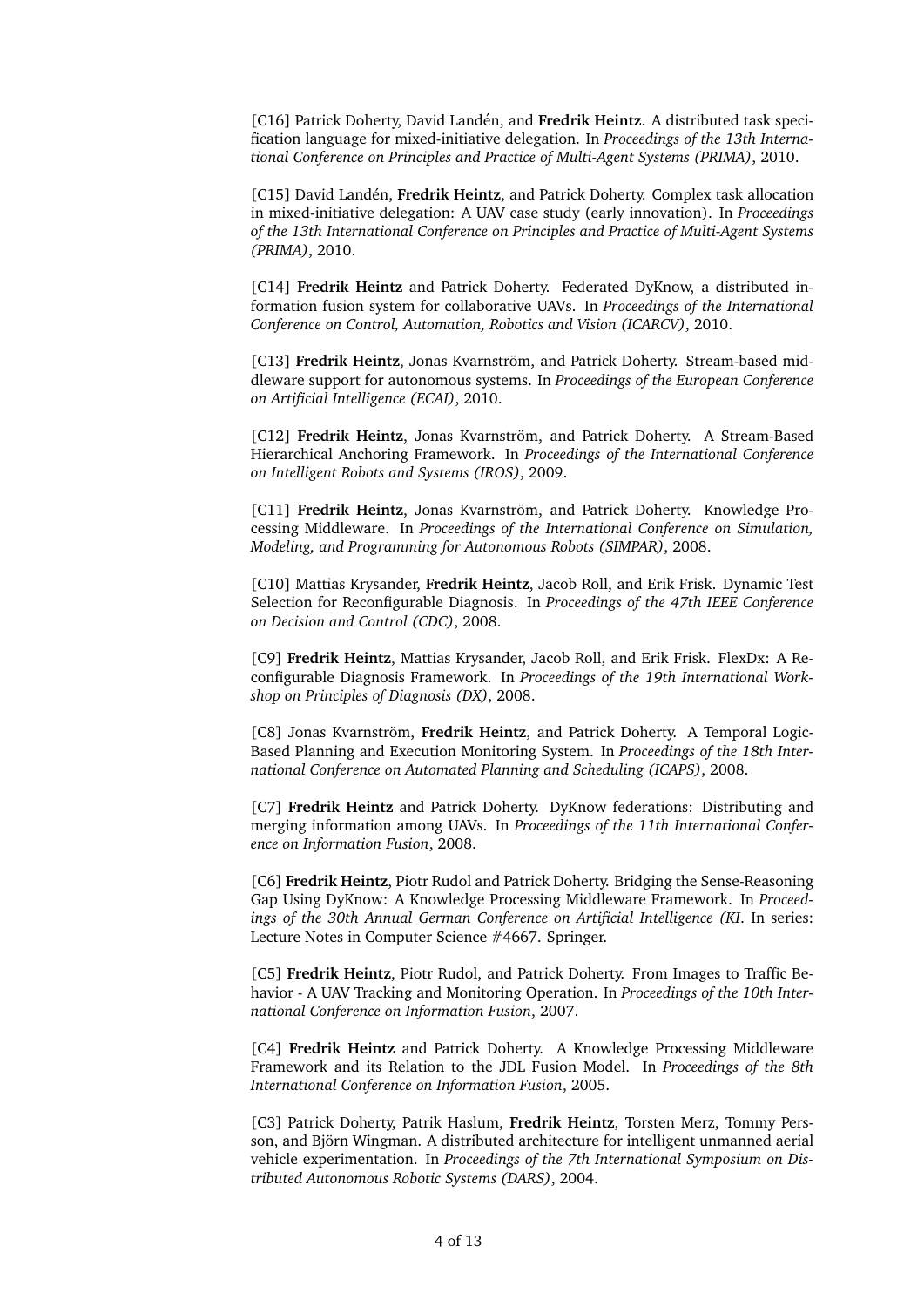[C2] **Fredrik Heintz**, Johan Kummeneje, and Paul Scerri. Using Simulated RoboCup to Teach AI in Undergraduate Education. In *Proceedings of the 7th Scandinavian Conference on Artificial Intelligence (SCAI)*, 2001. [C1] **Fredrik Heintz**, Johan Kummeneje, and Paul Scerri. Using simulated RoboCup in undergraduate education. In *RoboCup-2000: Robot Soccer World Cup IV*, 2000. BOOKS [B2] Luc De Raedt, Christian Bessiere, Didier Dubois, Patrick Doherty, Paolo Frasconi, **Fredrik Heintz**, and Peter Lucas, editors. *20th European Conference on Artificial Intelligence (ECAI)*. IOS Press, 2012. [B1] Anders Kofod-Petersen, **Fredrik Heintz**, and Helge Langseth, editors. *11th Scandinavian Conference on Artificial Intelligence (SCAI)*. IOS Press, 2011. OTHER REFEREED [W11] Patrick Doherty, **Fredrik Heintz**, and David Land´en. A delegation-based col-PUBLICATIONS laborative robotic framework. In *Proceedings of the 3rd International Workshop on Collaborative Agents - Research and development (CARE)*, 2011. [W10] Patrick Doherty, Jonas Kvarnström, Fredrik Heintz, David Landn and Per-Magnus Olsson. Research with Collaborative Unmanned Aircraft Systems. In *Proceedings of the Dagstuhl Workshop on Cognitive Robotics*. In series: Dagstuhl Seminar Proceedings #10081. Leibniz-Zentrum für Informatik, 2010. [W9] **Fredrik Heintz**, Jonas Kvarnström and Patrick Doherty. Stream-Based Reasoning in DyKnow. In *Proceedings of the Dagstuhl Workshop on Cognitive Robotics*. In series: Dagstuhl Seminar Proceedings #10081. Leibniz-Zentrum fur Informatik, ¨ 2010. [W8] Fredrik Heintz, Jonas Kvarnström, and Patrick Doherty. Stream-Based Middleware Support for Embedded Reasoning. In *Proceedings AAAI Spring Symposium on Embedded Reasoning*, 2010. [W7] **Fredrik Heintz**, Jonas Kvarnström, and Patrick Doherty. Stream Reasoning in DyKnow: A Knowledge Processing Middleware System. In *Proceedings of the 1th Stream Reasoning Workshop*, 2009. [W6] Fredrik Heintz, Jonas Kvarnström, and Patrick Doherty. Bridging the Sense-Reasoning Gap: DyKnow - A Middleware Component for Knowledge Processing. Invited paper to the Intelligent Robots and Systems (IROS) Workshop on Current Software Frameworks in Cognitive Robotics Integrating Different Computational Paradigms, 2008. [W5] **Fredrik Heintz** and Patrick Doherty. A knowledge processing middleware framework and its relation to the JDL data fusion model. In Petter Ögren, editor, *Proceedings of the Swedish Workshop on Autonomous Robotics (SWAR)*, 2005. [W4] **Fredrik Heintz**, Patrick Doherty. A Knowledge Processing Middleware Framework and its Relation to the JDL Fusion Model. In *Proceedings of the National Swedish Artificial Intelligence Workshop (SAIS)*, 2005. [W3] **Fredrik Heintz** and Patrick Doherty. Managing dynamic object structures using hypothesis generation and validation. In *Proceedings of AAAI Workshop on Anchoring Symbols to Sensor Data*, 2004. [W2] **Fredrik Heintz** and Patrick Doherty. DyKnow: A framework for processing dynamic knowledge and object structures in autonomous systems. In *Interna-*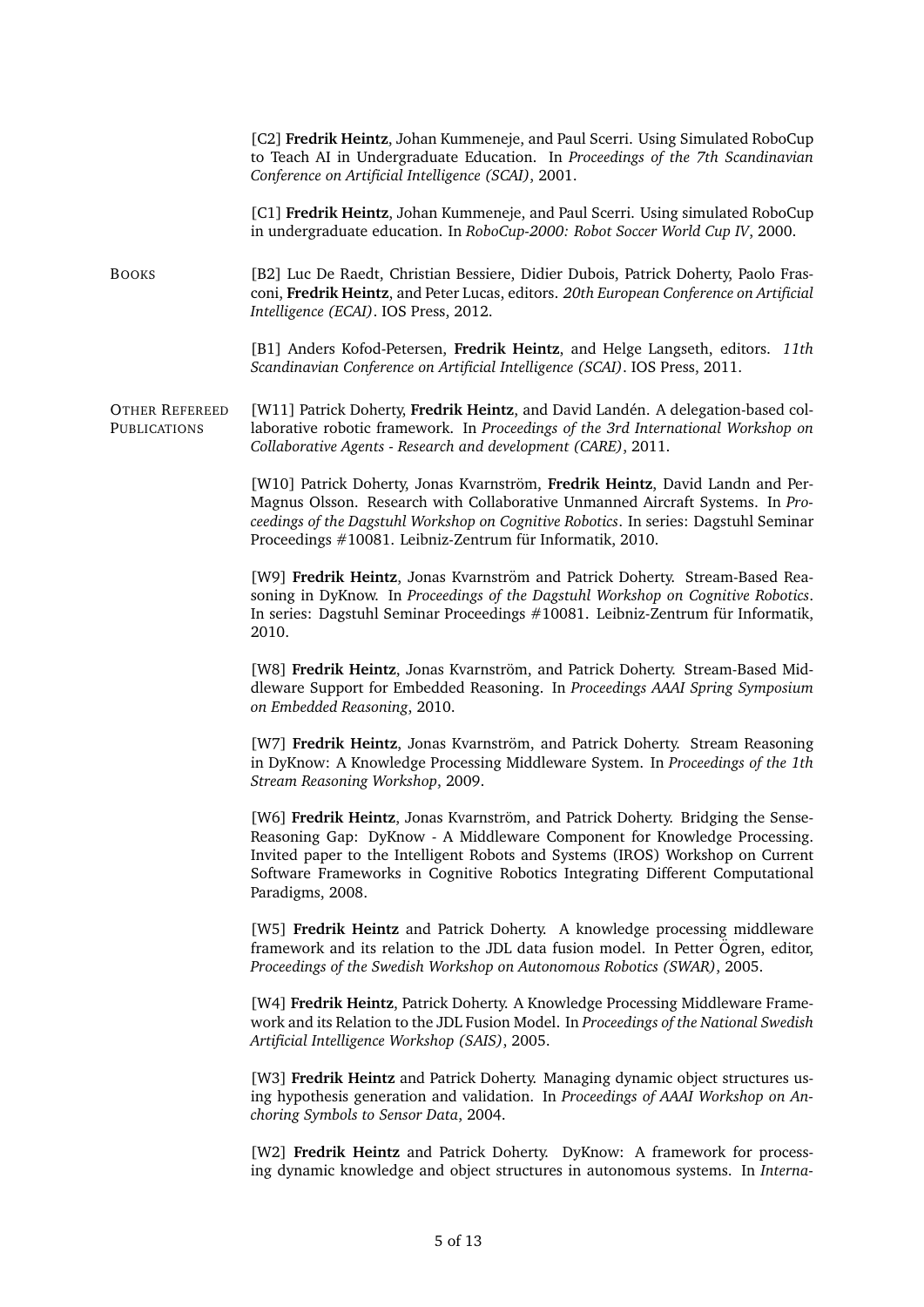*tional Workshop on Monitoring, Security and Rescue Techniques in Multi-Agent Systems (MSRAS)*, 2004.

[W1] **Fredrik Heintz**. Chronicle recognition in the WITAS UAV project - a preliminary report. In *Proceedings of the National Swedish Artificial Intelligence Workshop (SAIS)*, 2001.

OTHER [O5] **Fredrik Heintz** and Jonas Kvarnström, editors. Proceedings of the Swedish AI PUBLICATIONS Society Workshop, 2009.

> [O4] Mao Chen, Ehsan Foroughi, **Fredrik Heintz**, ZhanXiang Huang, Spiros Kapetanakis, Kostas Kostiadis, Johan Kummeneje, Itsuki Noda, Oliver Obst, Patrick Riley, Timo Steffens, Yi Wang, and Xiang Yin. *Soccerserver Manual Ver. 7*, 2001.

[O3] Anneli Dahlström, Fredrik Heintz, Martin Jacobsson, Johan Thapper, and Martin Öberg. The NOAI team description. In *RoboCup-2000: Robot Soccer World Cup IV*, 2001.

[O2] **Fredrik Heintz**. FCFoo99. In *RoboCup-99: Robot Soccer World Cup III*, 2000.

[O1] Emiel Corten, Klaus Dorer, **Fredrik Heintz**, Kostas Kostiadis, Johan Kummeneje, Helmut Myritz, Itsuki Noda, Jukka Riekki, Patrick Riley, Peter Stone, and Tralvex Yeap. *Soccerserver Manual Ver. 5.1*, 1999.

INVITED TALKS [T30] "The Sky is the limit! Utilizing UAV:s in Civil Applications", popular science talk to LiTH students, Visualization Center Norrköping, November 2013.

> [T29] "Software Architectures for Autonomous Systems", SAAB technology leader seminar, Linköping, November 2013.

> [T28] "AIICS/IDA Humanoid Robot Lab", IEEE Symposium on Safety, Security and Rescue Robotics, Linköping, October 2013.

> [T27] "Grounded Stream Reasoning for Autonomous Systems", ELLIIT Workshop, Lund, October 2013.

> [T26] "ICPC Auto Analyst", Competitive Learning Initiative Symposium, ACM ICPC World Finals, St Petersburg, Russia, July 2013.

> [T25] "Civilingenjör Mjukvaruteknik – Att designa en utbildning utifrån ACM CS Curriculum", Nätverksträff för Data-, IT-, och Medie-utbildningar, Växjö, Sweden, June 2013.

> [T24] "Humanoida Robotar", Dataföreningen och DataSaabs vänner, Linköping, Sweden, May 2013.

> [T23] "Grounded Spatio-Temporal Stream Reasoning", Malik Ghallab's group at LAAS, Toulouse, France, April 2013.

> [T22] "AI och Autonoma Farkoster", Digital spaning i eRegionen, Norrköping, Sweden, November 2012.

> [T21] "Grounded Spatio-Temporal Stream Reasoning", SAAB AB Järfälla, Sweden, November 2012.

> [T20] "Semantic Information Integration for Stream Reasoning", CADICS Workshop, Norrköping, Sweden, October, 2012.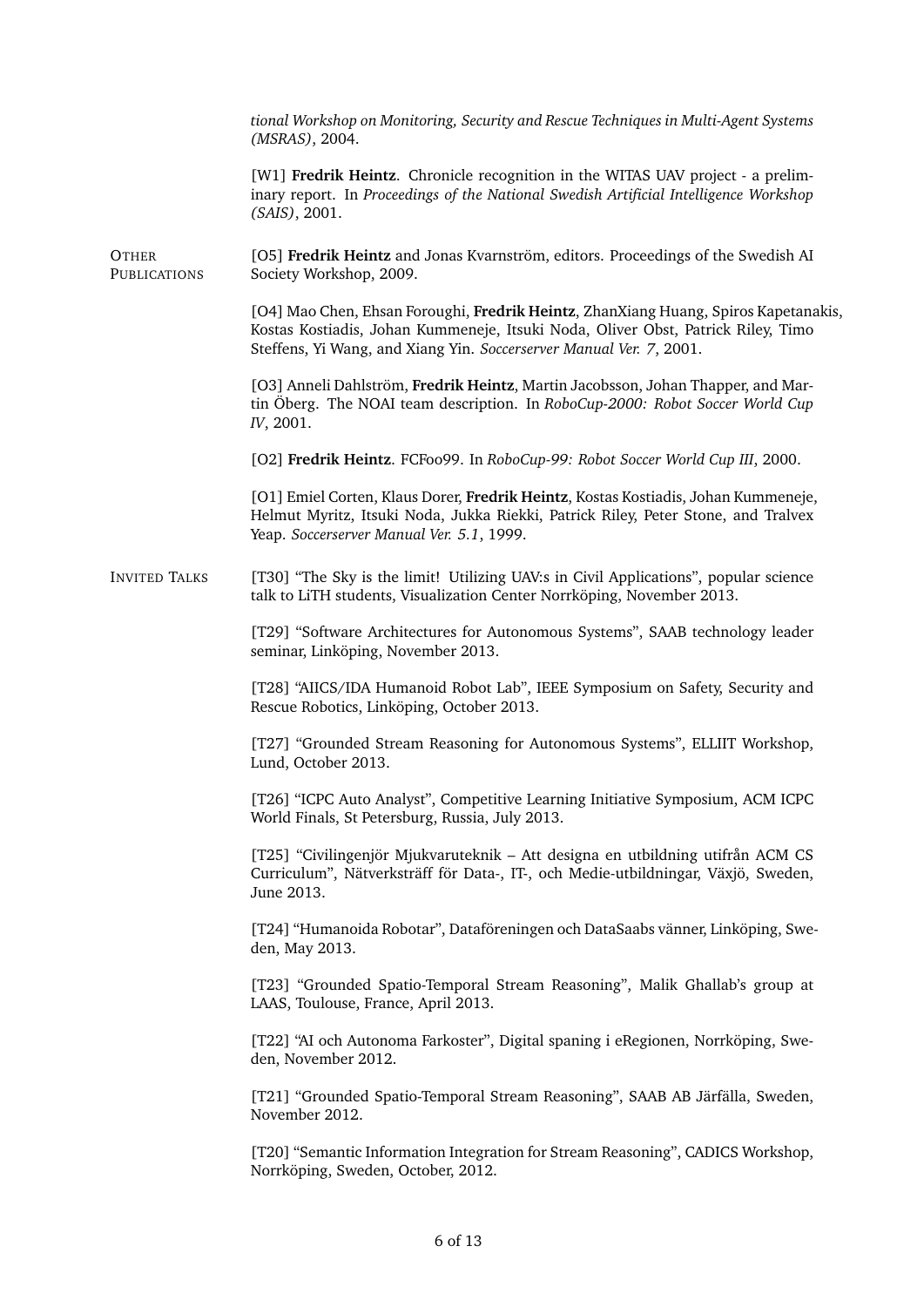[T19] "Vad är programmering? eller Vad alla programmerare (tror de) vet", Skill AB, Linköping, Sweden, September 2012.

[T18] "Examination av Projektkurser", Nätverksträff för Data-, IT-, och Medie-utbildningar, Chalmers, Sweden, May 2012.

[T17] "IMPA: A Challenge-Based University-Level Programming Competition", Competitive Learning Initiative Symposium, ACM ICPC World Finals, Warsaw, Poland, May 2012.

[T16] "Tävlingsprogrammering – Pedagogiska erfarenheter av tävlingsmoment i DALGkursen", IDAs grundutbildningsdag, Linköping, Sweden, March 2012.

[T15] "Stream-Based Reasoning Grounded Through Sensing", Scania AB, Södertälje, Sweden, August 2010.

[T14] "A Stream-Based Approach to Bridging the Sense-Reasoning Gap in Autonomous UAV Applications", Mani Chandy's group at CalTech, USA, March 2010.

[T13] "DyKnow: A Stream-Based Knowledge Processing Middleware Framework", CADICS – NTU Workshop on Autonomous Vehicle, Linkoping, November 2009. ¨

[T12] "DyKnow: A Stream-Based Knowledge Processing Middleware Framework – Bridging the Sense-Reasoning Gap in Autonomous UAV Applications", Johan de Kleer's group at PARC, USA, October 2009.

[T11] "DyKnow: A Stream-Based Knowledge Processing Middleware Framework – Bridging the Sense-Reasoning Gap in Autonomous UAV Applications", Bill Smart's group at Washington University Saint Louis, USA, October 2009.

[T10] "Bridging the Sense-Reasoning Gap in Autonomous UAV Applications", Danica Kragic's group at Center for Autonomous Systems, School of Computer Science and Communication, Royal Institute of Technology, Stockholm, Sweden, September 2009.

[T9] "DyKnow: A Stream-Based Knowledge Processing Middleware Framework – Bridging the Sense-Reasoning Gap in Autonomous UAV Applications", Michael Beetz's group the Intelligent Autonomous Systems Group, Computer Science Department, Technical University of München, München, Germany, June 2009.

[T8] "DyKnow: A Stream-Based Knowledge Processing Middleware Framework", MOVIII Workshop, Linköping, Sweden, May 2009.

[T7] "Autonomous Unmanned Aerial Vehicle (UAV) Research at Linkoping Univer- ¨ sity", Dackeakademin, Mjölby, Sweden, April 2009.

[T6] "DyKnow: A Stream-Based Knowledge Processing Middleware – Bridging the Sense-Reasoning Gap in Autonomous UAV Applications", Nick Hawes' group the Intelligent Robotics and Cognitive Architectures Lab, University of Birmingham, Birmingham, UK, February 2009.

[T5] "Bridging the Sense-Reasoning Gap: DyKnow – A Middleware Framework for Knowledge Processing", Intelligent Robots and Systems (IROS) Workshop on Current Software Frameworks in Cognitive Robotics Integrating Different Computational Paradigms, Nice, France, September 2008.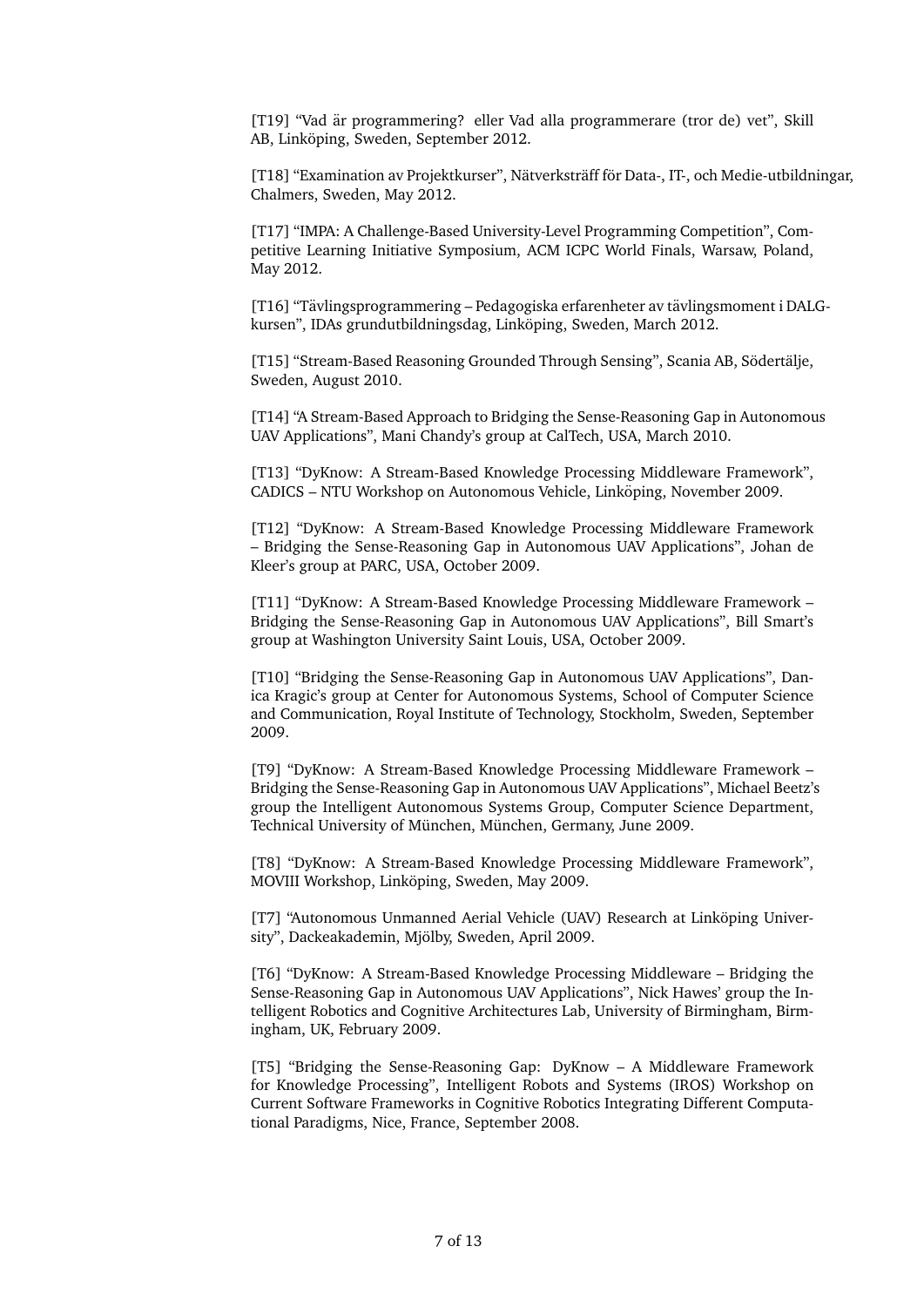|          | [T4] "Knowledge Processing Middleware Integrating Sensing and Reasoning", Geert-<br>Jan de Kruijff's group the Language Technology Lab, The German Research Center<br>for Artificial Intelligence (DFKI), Saarbrücken, Germany, April 2008.                                                                                                  |
|----------|----------------------------------------------------------------------------------------------------------------------------------------------------------------------------------------------------------------------------------------------------------------------------------------------------------------------------------------------|
|          | [T3] "DyKnow - A Knowledge Processing Middleware Framework", Swedish De-<br>fence Research Agency (FOI), Stockholm, Sweden, June 2007.                                                                                                                                                                                                       |
|          | [T2] "Artificial Intelligence - Symbols and Search", Lars Wadsö's group at Division<br>of Building Materials, Lund Institute of Technology, May 2006.                                                                                                                                                                                        |
|          | [T1] "Introduction to RoboCup at LiTH", LiTH-dagen, Linköping, Sweden, Novem-<br>ber 2000.                                                                                                                                                                                                                                                   |
| RESEARCH |                                                                                                                                                                                                                                                                                                                                              |
| PROJECTS | NFFP6: Knowledge Intensive Mixed Initiative Mission Planning Technologies for<br>Cooperative Autonomous Systems, 2013-present<br>• Funded by the National Aviation Engineering Research Programme (NFFP) in<br>collaboration with SAAB AB, 2013-2016.                                                                                        |
|          | • I am responsible for the work package Ontology-based support for knowledge<br>intensive mission planning.                                                                                                                                                                                                                                  |
|          | FP7 SHERPA: Smart collaboration between Humans and ground-aErial Robots for<br>imProving rescuing activities in Alpine environments, 2013-present<br>• Funded by the European Union 7th Frame Programme, 2013-2017.<br>• I am responsible for the task Delegation Framework within our work package<br>Mixed-Initiative Cooperative Systems. |
|          | CUAS: Collaborative Unmanned Aircraft Systems, 2011–present<br>• Funded by Vinnova, 2011-2016.                                                                                                                                                                                                                                               |
|          | • I am responsible for the integration of the different components into a working<br>system, as well as the work packages Grounded Distributed Situation Awareness<br>and Temporal and Spatial Reasoning Techniques for Collaborative UAS's.                                                                                                 |
|          | ELLIIT: Excellence Center at Linköping-Lund in Information Technology, 2011–present<br>• Funded by the Swedish Ministry of Education, 2011-present.<br>• I am involved in the project Mixed Initiative Decision Support for Collaborative<br>UAS Systems.                                                                                    |
|          | CENIIT: Stream-Based Reasoning Grounded Through Sensing, 2010–present<br>• Funded by the Center for Industrial Information Technology, 2010-2015.<br>• I am the principle investigator.                                                                                                                                                      |
|          | CADICS: The Linnaeus Center for Control, Autonomy, and Decision-making in Com-                                                                                                                                                                                                                                                               |
|          | plex Systems, 2008-present<br>• Funded by the Swedish Research Council (VR) and Linköping University, 2008–<br>2018.                                                                                                                                                                                                                         |
|          | • The goal of CADICS is to establish an internationally leading research environ-<br>ment constituting a sharp and growing multidisciplinary front prepared to attack<br>the demanding future research challenges in decision and control.<br>• I am a member of the CADICS Junior Faculty and responsible for the Stream                    |
|          | Based Reasoning project within CADICS.                                                                                                                                                                                                                                                                                                       |
|          | NFFP5: Mixed-Initiative Decision Support for Collaborative Unmanned Aircraft Sys-<br>tems in Advanced collaborative UAS Scenarios, 2010-2013<br>• Funded by the National Aviation Engineering Research Programme (NFFP) in<br>collaboration with SAAB AB, 2010-2013.                                                                         |
|          | • The project resulted in theoretical results and live demonstrations of multiple<br>UAV platforms working in a cooperative manner in search and rescue missions.                                                                                                                                                                            |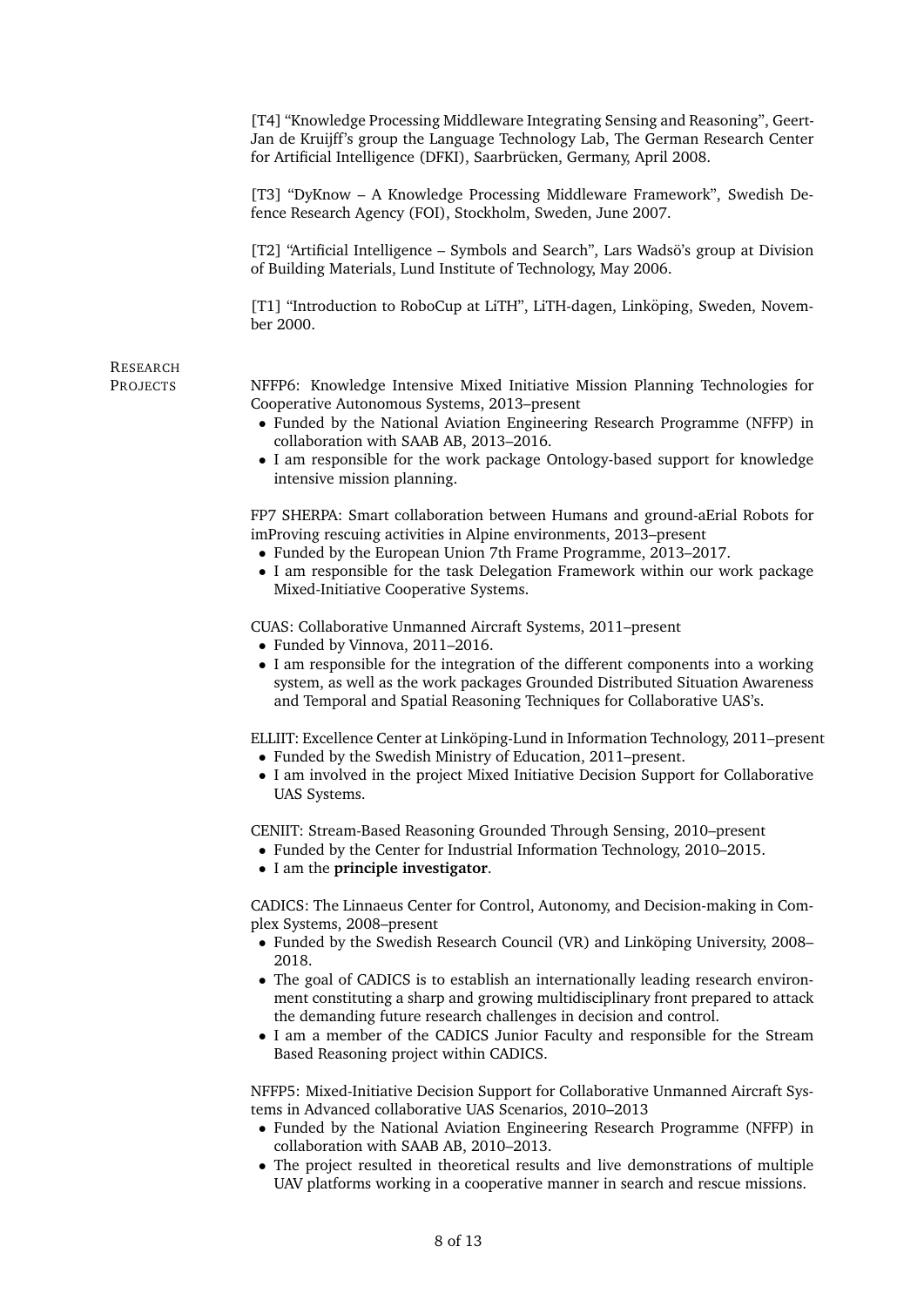• My main contribution is developing the delegation framework together with Patrick Doherty, David Landén and Jonas Kvarnström.

MOVIII: Modeling, Visualization and Information Integration. A center for decision support in complex systems, 2006–present

- Funded by the Swedish Foundation for Strategic Research (SSF), 2006–2010.
- The mission of MOVIII is to develop tools and techniques for integrated decision support and autonomy for complex systems, grounded in experience with a wide spectrum of deployed systems and applications.
- My main contribution is the flexible and reconfigurable diagnosis framework FlexDx.

NFFP4-S4203 Cooperative Cognitive Computing with UAVs in a Network-Centric Perspective, 2006–2008

- Funded by the National Aviation Engineering Research Programme (NFFP) in collaboration with SAAB AB, 2006–2008.
- The project resulted in theoretical results and live demonstrations of heterogeneous UAV platforms working in a cooperative manner to solve missions for search and rescue and search and pursuit of moving objects.
- My main contributions are a temporal logic-based execution monitoring functionality integrated with an existing forward chaining logic-based planner (TALplanner) and an extension of DyKnow to support distribution and fusion of knowledge among multiple UAVs (DyKnow Federations).

MACS: FP6 004381 Multi-sensory Autonomous Cognitive Systems Interacting with Dynamic Environments for Perceiving and Using Affordances, 2004–2006

- Funded by the European Commission 6th Framework Programme within the Cognitive Systems and Robotics unit, 2004–2007.
- The result of the MACS project is a autonomous mobile robot prototype acting goal-directedly in a dynamic environment which explores and exploits the concept of affordances for its design and implementation.
- My main contributions are the Entity Structure Generation Module and the Event and Execution Monitor based on my previous work on DyKnow, chronicle recognition and execution monitoring. Both of these components are part of the resulting affordance-based control architecture.

NFFP3+ 539 Components for Autonomous Systems (COMPAS), 2004–2005

- Funded by the National Aviation Engineering Research Programme (NFFP) in collaboration with SAAB AB, 2004–2005.
- The project resulted in key components to build systems with autonomous behavior such as a distributed software architecture, a probabilistic path planner and a temporal logic-based execution monitoring component.
- My main contributions are the knowledge processing middleware framework which is part of the distributed software architecture and the temporal logicbased execution monitoring component.

WITAS: The Wallenberg laboratory for research on Information Technology and Autonomous Systems, 2000–2005

- Funded by three grants from the Wallenberg Foundation 1997–2005.
- A basic research project in the area of intelligent autonomous systems. The main result of the project is the development of fully operational autonomus unmanned aerial vehicles capable of making rational decisions based on various sources of knowledge including pre-stored knowledge and knowledge obtained from sensors.
- My main contribution is the knowledge processing middleware framework Dy-Know which is used by the UAV to achieve situational awareness. The focus was on reasoning about and detecting traffic situations using chronicle recognition.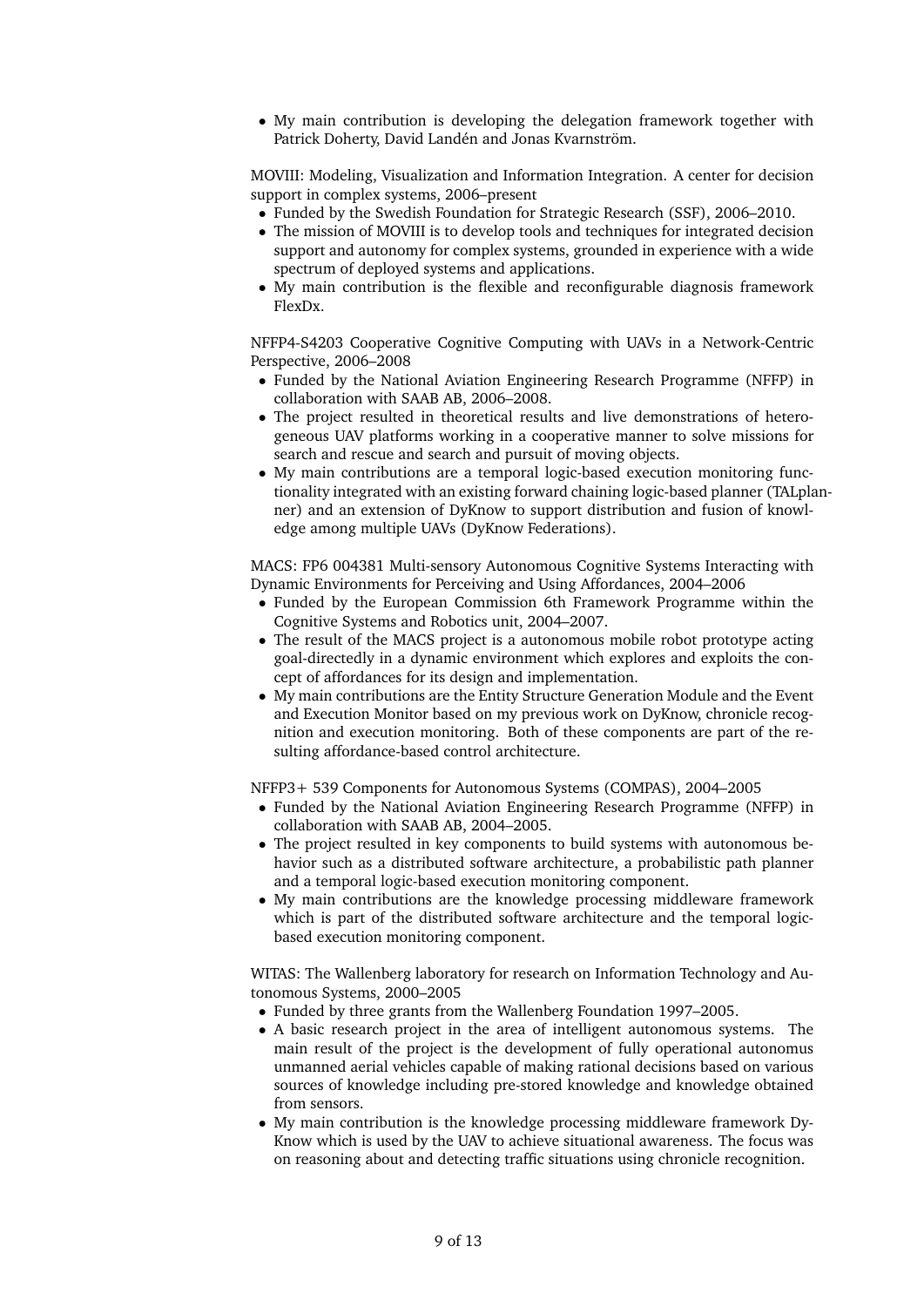## TEACHING AND Linköping University

EDUCATION Civilingenjör Mjukvaruteknik, Chairman of Programplanegruppen, 2012–present.

• Responsible for the design and realization of the program.

Professionalism for Engineers, Mentor, 2012–present.

- Part of the team developing the course.
- Mentor for two student groups using the dialogue seminar method developed by KTH and Combitech.

Functional and imperative programming in Python, Assistant, 2013–present.

- Assists the students during the laboratory exercises, corrects assignments and holds seminars.
- My motivation for doing this is to learn more about teaching introductory programming and also to get to know the Mjukvaruteknik students better.

Advanced Algorithmic Problem Solving, Course leader and Examiner, 2013– present.

• Developed a PhD course on advanced algorithms and methods for algorithmic problem solving.

Perspectives on Computer Science, Project supervisor, 2012–present.

• Developed two projects for the course. The first is on building web-based map applications using Django and the Google Maps API. The second is on programming humanoid robots to play soccer and included building up a humanoid lab with 7 humanoid robots and a large soccer field.

AI Programming, Course leader and Examiner, 2000–2012.

- A multiagent programming course where the students develop their own RoboCup teams with a focus on implementing AI techniques.
- Developed the course, the lectures, the laboratory exercises and the software framework (RoboSoc) used in the course.

Multi-Agent Systems, Course leader, 2010–2011.

• Lead a PhD course based on Michael Wooldridge book An Introduction to Multiagent Systems.

Research at Linköping Institute of Technology, Guest lecturer, 2009

• Gave an invited lecture "From Sensing to Reasoning in Autonomous UAVs".

Programming under Pressure, Course leader, summer 2003.

• Developed and held a course to teach students to solve algorithmic problems in groups of three under time pressure.

Data and Program Structures, Teaching assistant, 2000.

• A programming course in Scheme based on Structure and Interpretation of Computer Programs by Abelson and Sussman.

# [Royal Institute of Technology \(KTH\)](http://www.kth.se/)

Guest lecturer, 2006.

• Two lectures in a RoboCup-based programming project course.

#### SUPERVISING Linköping University

Co-supervised PhD Students

- Olov Andersson, expected to finish his licentiate 2014.
- David Landén, Licentiate Thesis Complex Task Allocation for Delegation: From Theory to Practice, Oct 2011.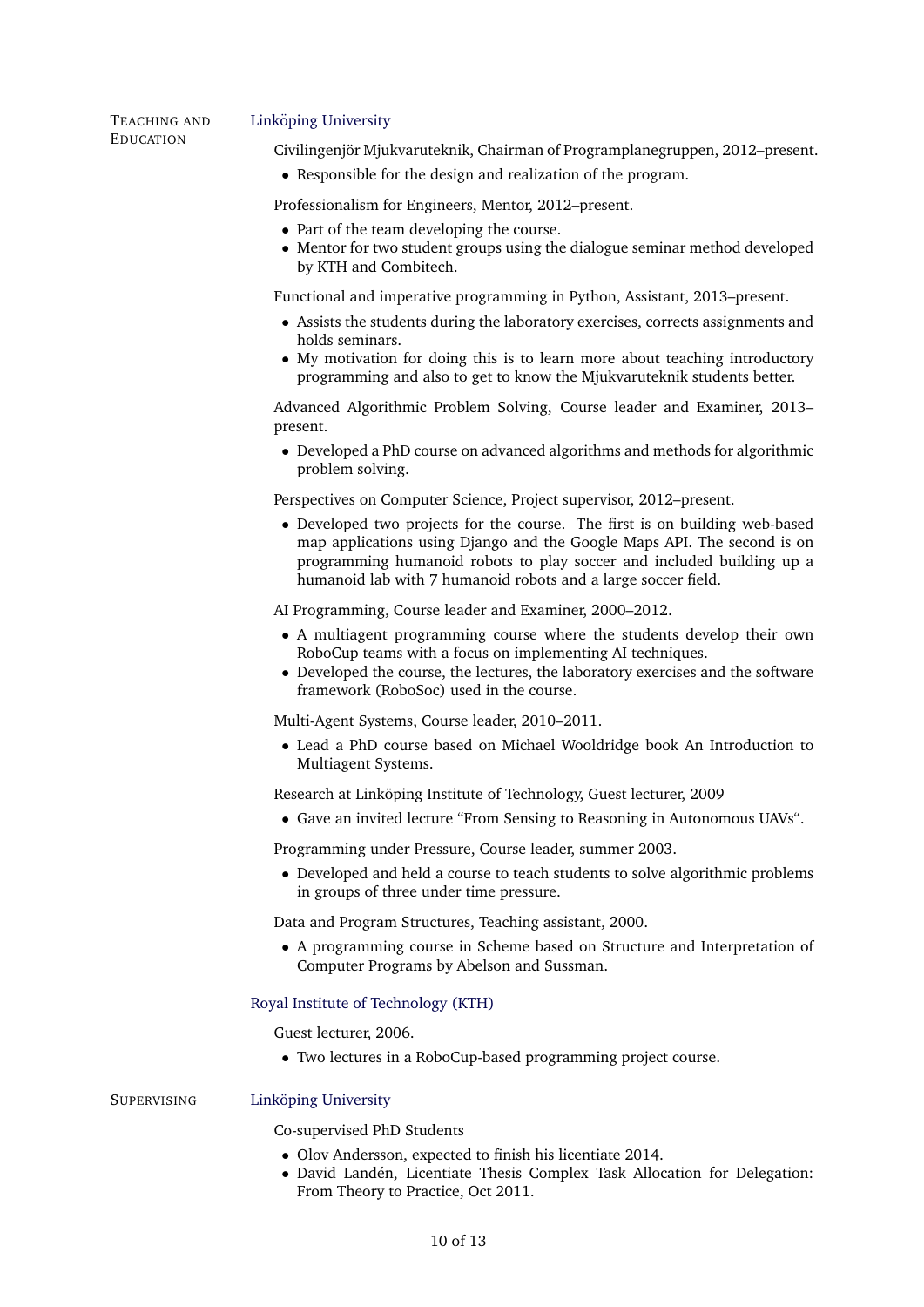Master Students

- Mattias Tiger, expected to be finished in August 2014.
- Daniel de Leng, Semantic Information Integration with Transformations for Stream-Reasoning, December 2013.
- Christopher Bergdahl, Modeling Air Combat with Influence Diagrams, June 2013.
- Johan Fredborg, Spam Filter for SMS-traffic, May 2013.
- Anders Hongslo, Stream Processing in the Robot Operating System framework, June 2012.
- Viet Ha Nguyen, jointly supervised with Unmesh Bordoloi, Design Space Exploration of the Quality of Service for Stream Reasoning Applications, June 2012.
- Daniel Lazarovski, Extending the Stream Reasoning in DyKnow with Spatial Reasoning in RCC-8, March 2012.
- Zlatan Dragisic, Semantic Matching for Stream Reasoning, October 2011.
- Erik Lundqvist, Design Patterns for Service-Based Fault Tolerant Mechatronic Systems, September 2011.
- Mikael Rudner, Slung Load Control and User Interfaces for a Quadrotor Micro Air Vehicle, June 2011.
- Tommy Persson, Evaluating the Use of DyKnow in Multi-UAV Traffic Monitoring Applications, March 2009.
- Magnus Nordfeldt and Fredrik Skogman, Extending TACSI with Support for Group Behavior, May 2005. Nominated to the SAIS Best AI Master's Thesis Award 2006.

Bachelor Students

- Anders Skoglund, Comparing Asynchronous and Synchronous Approaches to Knowledge Processing, June 2011.
- Fredrik Åslin, Evaluation of Hierarchical Temporal Memory in Algorithmic Trading, February 2010.

PROFESSIONAL [ACM International Collegiate Programming Contest \(ICPC\)](http://icpc.baylor.edu/)

**SERVICE** 

Contest Director for the North Western European Regional Contest (NWERC), 2014–2015.

Leader of the ICPC Analyst team at the ICPC World Finals, 2014–.

Leader of the analyst team for ICPC Live at the ICPC World Finals, 2009–2013.

Contest Director of the Nordic Collegiate Programming Contest (NCPC), 2003– 2004, 2007–present.

• Organized the first Nordic Collegiate Programming Contest in 2003. In 2007 we made the competition open to the general public (ICPC is only open to students).

National Contest Director Sweden, 2002–present.

Contest Director Linköping, 2000–present.

Coach Linköping University, 2000–present.

#### Linköping University

Member of the Board of Didacticum, 2014–present.

Member of Programnämnd för Data- och Medieteknik, 2012–present.

Chairman of Programplanegruppen för Mjukvaruteknik, 2012–present.

Member of CADICS Junior Faculty, 2011–present.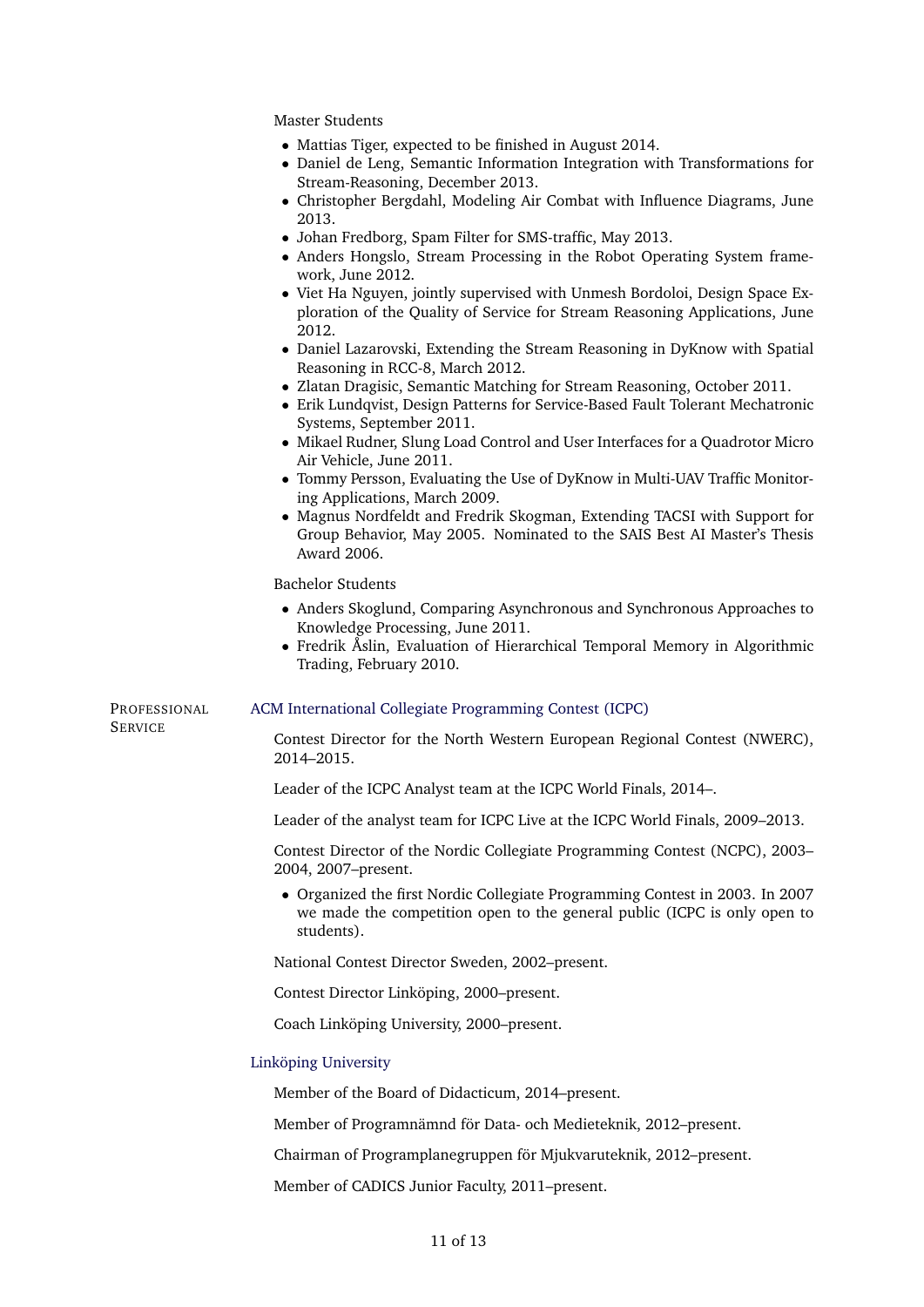Member of Programplanegruppen för C, D och CS, 2009–present.

PhD student representative on the faculty board of Linkoping Institute of Technology (LiTH), 2001–2007.

Numerous commissions of trust as a PhD student and as an undergraduate student on all levels within the university with a focus on education and information technology issues.

# Department of Computer and Information Science at Linköping University

Leader of IDA Computer Science Education group, 2013–present.

Leader of the group responsible for developing the IDA part of Mjukvaruteknik, 2012–present.

Leader for AIICS Humanoid Robotics activities, 2012–present.

Deputy member of the Board, 2012–present.

Leader for the Cognitive Robotics research group within the Knowledge Processing Lab, 2010–present.

Coordinator for the Computer Science program, 2009–2013.

#### [Swedish AI Society \(SAIS\)](http://www.sais.se/)

President, 2010–present.

Secretary, 2000–2010.

# [Organizing Committees](#page-0-0)

Program chair, IEEE Symposium on Safety, Security and Rescue Robotics (SSRR), 2013.

Workshop chair, IROS Workshop on From Remotely-controlled to Autonomouscollaborative Robots, 2013.

Demo chair, European Conference on Artificial Intelligence (ECAI), 2012.

Program chair, Scandinavian Conference on Artificial Intelligence (SCAI), 2011.

Workshop chair, Swedish AI Society Workshop (SAIS), 2009.

#### [Reviewing \(selection\)](#page-0-0)

IEEE International Conference on Robotics and Automation (ICRA), 2013–present.

IEEE Symposium for Safety, Security and Rescue Robotics (SSRR), 2012–present.

International Conference on Intelligent Robots and Systems (IROS), 2012–present.

Autonomous Systems and Multiagent Systems (AAMAS), 2010–present.

International Conference on Information Fusion (Fusion), 2010–present.

Scandinavian AI Conference (SCAI), 2006–present.

Swedish AI Society Workshop (SAIS), 2001–present.

Association for the Advancement of Artificial Intelligence (AAAI), 2011.

International Joint Conference on Artificial Intelligence, (IJCAI), 2011.

International Conference on Artificial Intelligence Planning and Scheduling (ICAPS), 2009–2010.